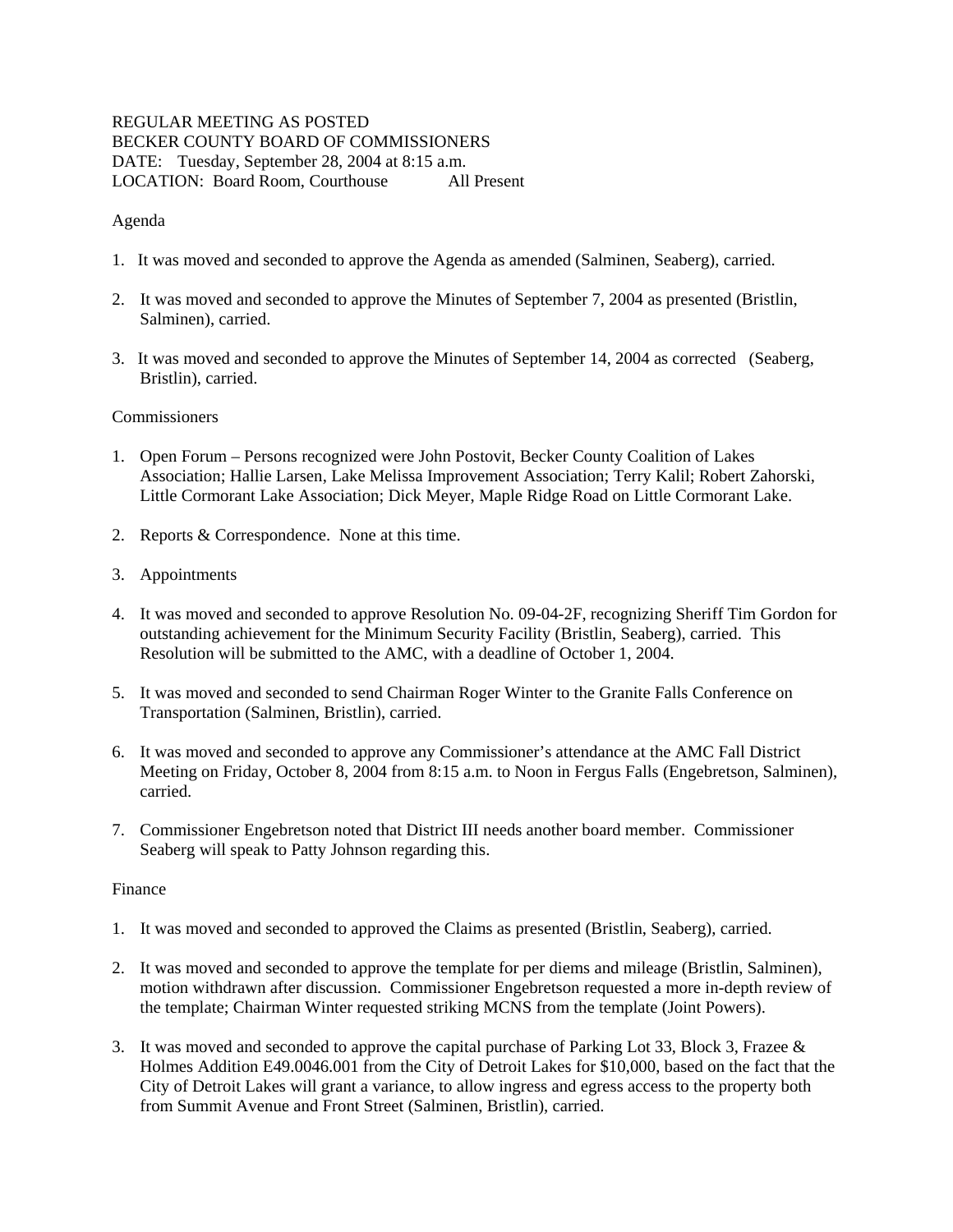- 4. Discussion was held about the new requirements on the GASB 34, Management Discussion and Analysis. It must be written by the Commissioners within 15 to 30 pages, and pertain to activity in 2003. Commissioner Engebretson suggested that the Board should see what other counties have done.
- 5. It was moved and seconded to pay the administrative fees of \$2,150.00 for campaign violations to be paid from Professional Services Budget, line item Elections (Bristlin, Salminen), carried.
- 6. It was moved and seconded to seek mediation and get a recommendation from the County Attorney regarding fees of \$4,000 or more regarding noncompliance of campaign signs (absence of name and address of candidate) and to have Keith Brekken inspect candidate signage to ensure compliance with State law (Salminen, Bristlin), carried.
- 7. It was moved and seconded to pass Resolution No. 09-04-1G, approving the designated fund balance retroactive to December 31, 2003 (Bristlin, Salminen), carried.

| General Fund:                         |              |
|---------------------------------------|--------------|
| <b>Employee Health Insurance</b>      | \$<br>38,529 |
| <b>Courthouse Remodeling</b>          |              |
| <b>DARE</b>                           | 10,146       |
| Canteen                               | 14,220       |
| Transit                               | 101,642      |
| Sheriff's Auxiliary                   | 10,460       |
| Sheriff's Equipment & Education       | 178,903      |
| Sheriff's Contingency                 | 22,587       |
| Sheriff's Contingency Drugs & Alcohol | 12,335       |
| <b>Future Expenditures</b>            | 25,279       |
| Highway:                              |              |
| <b>Future Expenditures</b>            | 1,398,905    |
| <b>Forfeited Tax:</b>                 | 10,769       |
| Environmental:                        |              |
| <b>Financial Assurance</b>            | 3.500,000    |
|                                       |              |

- 8. Ryan discussed fluctuations in the bond market in reference to the August cash comparison.
- 9. It was moved and seconded to approve the copier lease for Human Services (Salminen, Bristlin), carried. Further analysis of the Human Services/MCNS accounts receivable statement was recommended.

Auditor – no Licenses & Permits at this time

Natural Resources Management

1. John Vaida represented Mark Lohmeier regarding NRM Project 03-MYH-01-2. No bids were received for the aggregate surfacing project on Mary Yellowhead Road. John asked if he should readvertise for bids; the Board requested that he call the contractors who picked up bid applications to see if they would bid the project.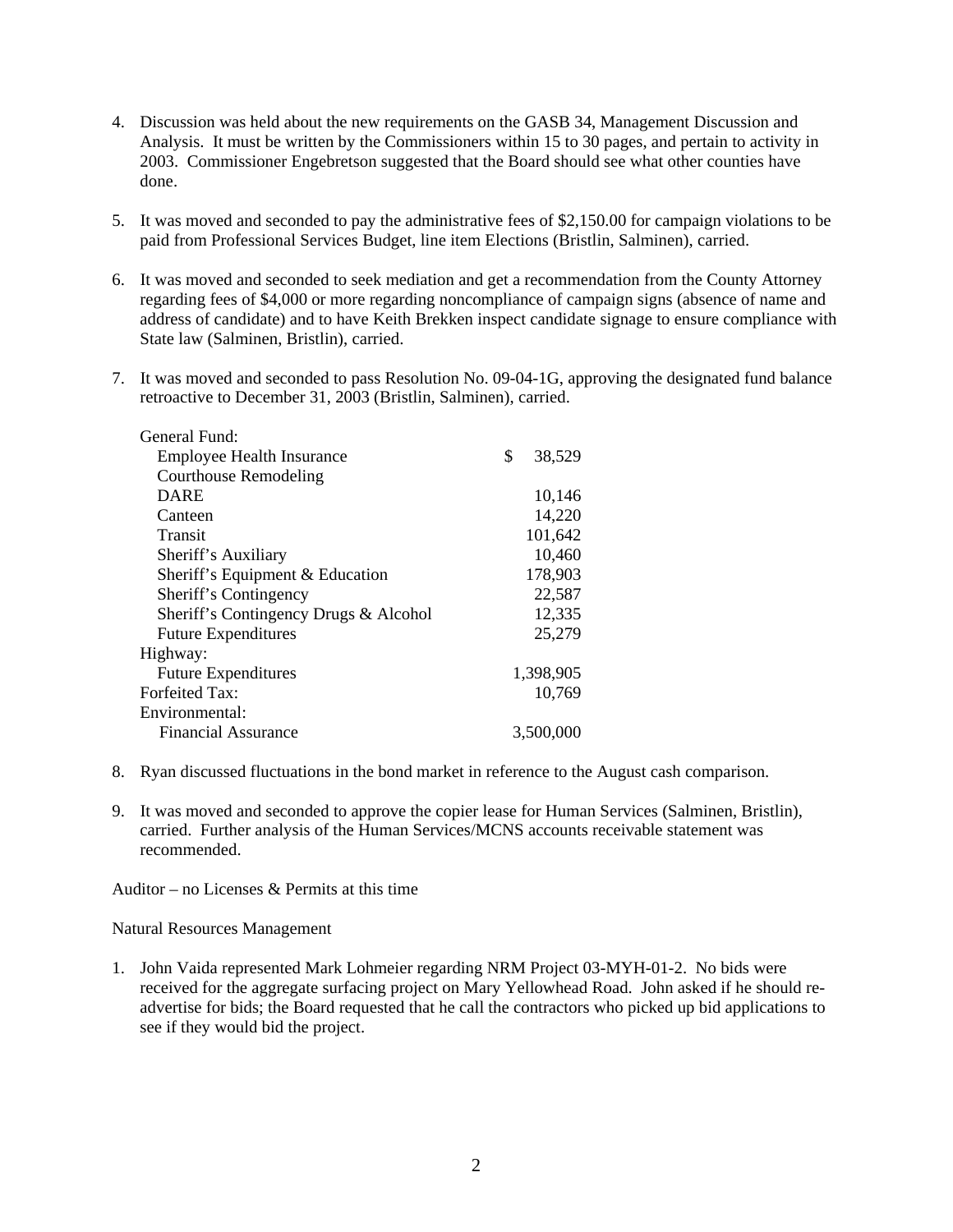US Fish & Wildlife Service

1. It was moved and seconded to approve the purchase by US Fish & Wildlife of 257.82 acres in Lake Park Township from Chad & Camille Jetvig, and 240 acres in Cuba Township from Loren & Pixie Jetvig (Bristlin, Engebretson), carried.

Closed Session – Union Negotiations

1. It was moved and seconded to close the session (Bristlin, Engebretson), carried.

## Open Session

1. It was moved and seconded to reopen the session (Engebretson, Salminen), carried

## Human Services

- 1. It was moved and seconded to approve the Transit Claims as presented (Salminen, Engebretson), carried.
- 2. It was moved and seconded to approve of the disposal of the old Transit Bus (Engebretson, Salminen), carried.
- 3. It was moved and seconded to approve the Public Assistance applications as presented (Salminen, Engebretson), carried.
- 4. It was moved and seconded to approve to contract with the Department of Human Services to provide Child and Teen Checkup Administration Services, which is funded by DHS (Bristlin, Salminen), carried.
- 5. It was moved and seconded to approve continued participation in the Immunization Registry Agreement (Engebretson, Salminen), carried.
- 6. It was moved and seconded to approve the Human Services Claims as presented (Salminen, Bristlin), carried.

Lori Laine – True County Assessing Report

1. Lori Laine, chair, reported on the results of the survey. Comments were also heard from Co-Chair Les Ristinen, and Shelly Dillon, local assessor and City Clerk of Callaway.

Highway – agenda deferred to meeting of October 12, 2004

#### Planning & Zoning

- 1. It was moved and seconded to appoint Roy Smith, Roger Winter and Brant Beeson to the Zoning Ordinance Revision Committee (Bristlin, Seaberg), carried.
- 2. It was moved and seconded to remove from the table Resolution No. PZ 08-04-2C, for consideration of a temporary 1-year moratorium (Engebretson, Salminen), carried.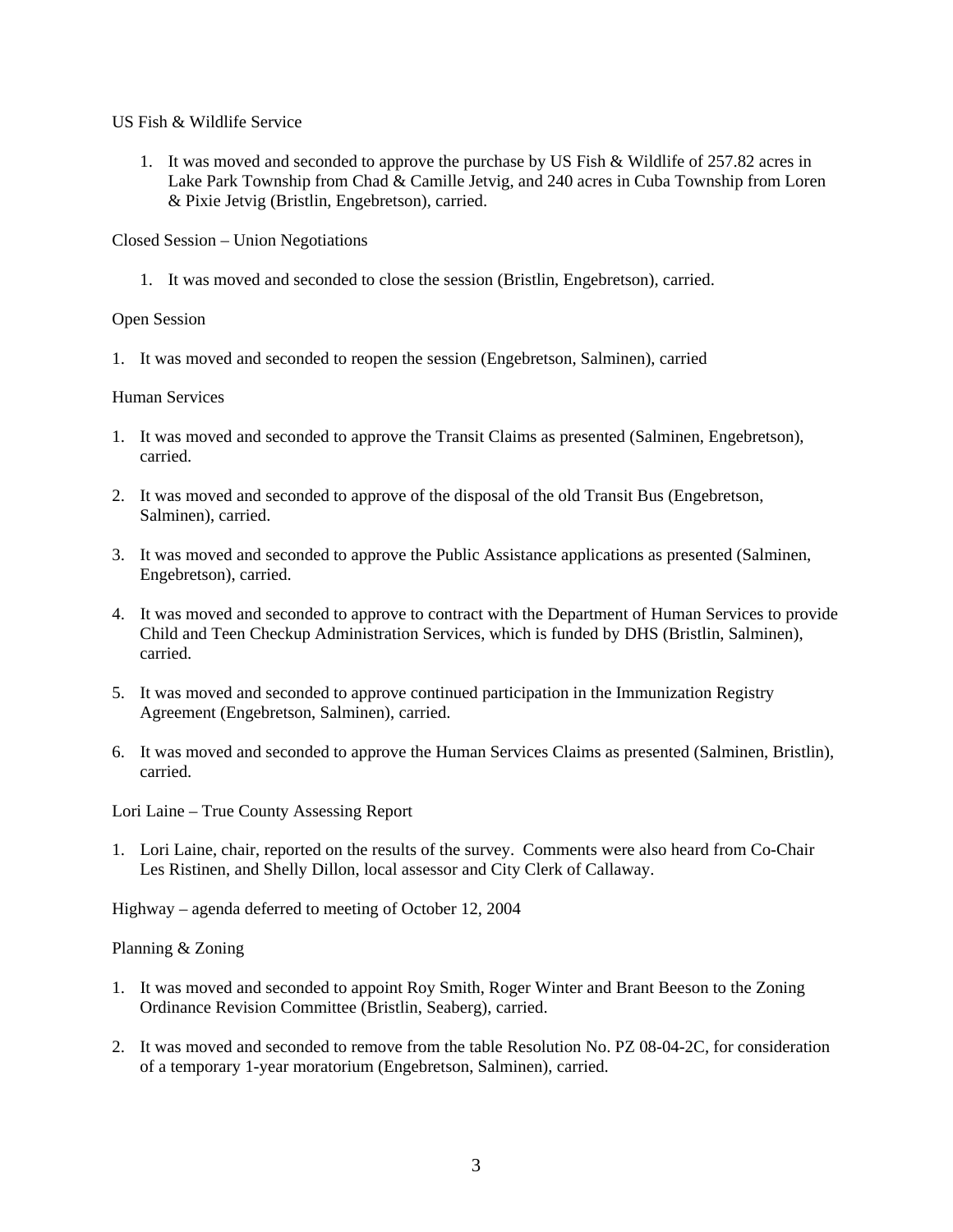- 3. It was moved and seconded to approve Resolution PZ 09-04-2A, favoring a 6 month moratorium on certain types of lakeshore development (Bristlin, Seaberg), carried 3-2. The vote was polled: Engebretson-nay; Salminen-nay; Seaberg-yea; Bristlin-yea. Chairman Winter broke the tie with a yea vote.
- 4. Planning Commission (PC) Minutes of September 21, 2004:
	- 1) FIRST ORDER OF BUSINESS: It was moved and seconded to concur with the PC findings and recommendations to approve the conditional use permit for Michael Larson, Cormorant Twp. (Bristlin, Seaberg), carried.
	- 2) SECOND ORDER OF BUSINESS: It was moved and seconded to concur with the PC to deny the application for a two story detached garage for Barry Bowers based on Section 11 of the Zoning Ordinance (Bristlin, Seaberg), carried.
	- 3) THIRD ORDER OF BUSINESS: It was moved and seconded to concur with the PC findings and recommendations to deny a conditional use permit for Jerry Furst, Audubon Twp. based on Section 11 of the Ordinance, and that only one dwelling is allowed per parcel of land (Salminen, Engebretson) carried. 3-2. the vote was polled: Engebretsonyea; Salminen-yea; Seaberg-nay; Bristlin-nay. Chairman Winter broke the tie with a yea vote.
	- 4) FOURTH ORDER OF BUSINESS: Tammy Quade. Tabled.
	- 5) FIFTH ORDER OF BUSINESS: It was moved and seconded to concur with the PC findings and recommendations to approve the conditional use permit for Michael Johnson based on the fact that the use would not be detrimental to the surrounding area and the structures are screened from the road and lake (Bristlin, Salminen), carried.
	- 6) SIXTH ORDER OF BUSINESS: It was moved and seconded concur with the PC findings and recommendations to approve a change of zone from agricultural to residential for Randy Gravelle based on the fact that the area is residential in nature (Bristlin, Salminen), carried.
	- 7) SEVENTH ORDER OF BUSINESS: Johnson, Hopkins & Canfield. Buffalo Lake, Holmesville Twp. Tabled.
	- 8) EIGHTH ORDER OF BUSINESS: Cormorant Park Place Estates. It was moved and seconded to concur with the PC to approve the final plat of Cormorant Park Place Estates based on the fact that the plat meets the criteria of the Zoning Ordinance (Bristlin, Salminen), carried.
	- 9) NINTH ORDER OF BUSINESS: It was moved by Commissioner Bristlin to accept the final plat of Sandy Beach Estates, but failed for lack of a second. Discussion was held by Tara Guetter of the Pelican River Watershed, Chris Heyer-Engineer, and Mark Payne Developer, about one lot that did not comply with the Zoning Ordinance. It was moved and seconded to deny the plat (Engebretson, Salminen), failed 3-2. The vote was polled: Engebretson-yea; Salminen-yea; Seaberg-nay; Bristlin-nay. Chairman Winter voting nay. The Board recommended that the development team return in two weeks with the needed adjustments.
	- 10) TENTH ORDER OF BUSINESS: It was moved and seconded to concur with the PC findings and recommendations to approve the final plat of Sherman Shores Third Addition (Bristlin, Salminen), carried.